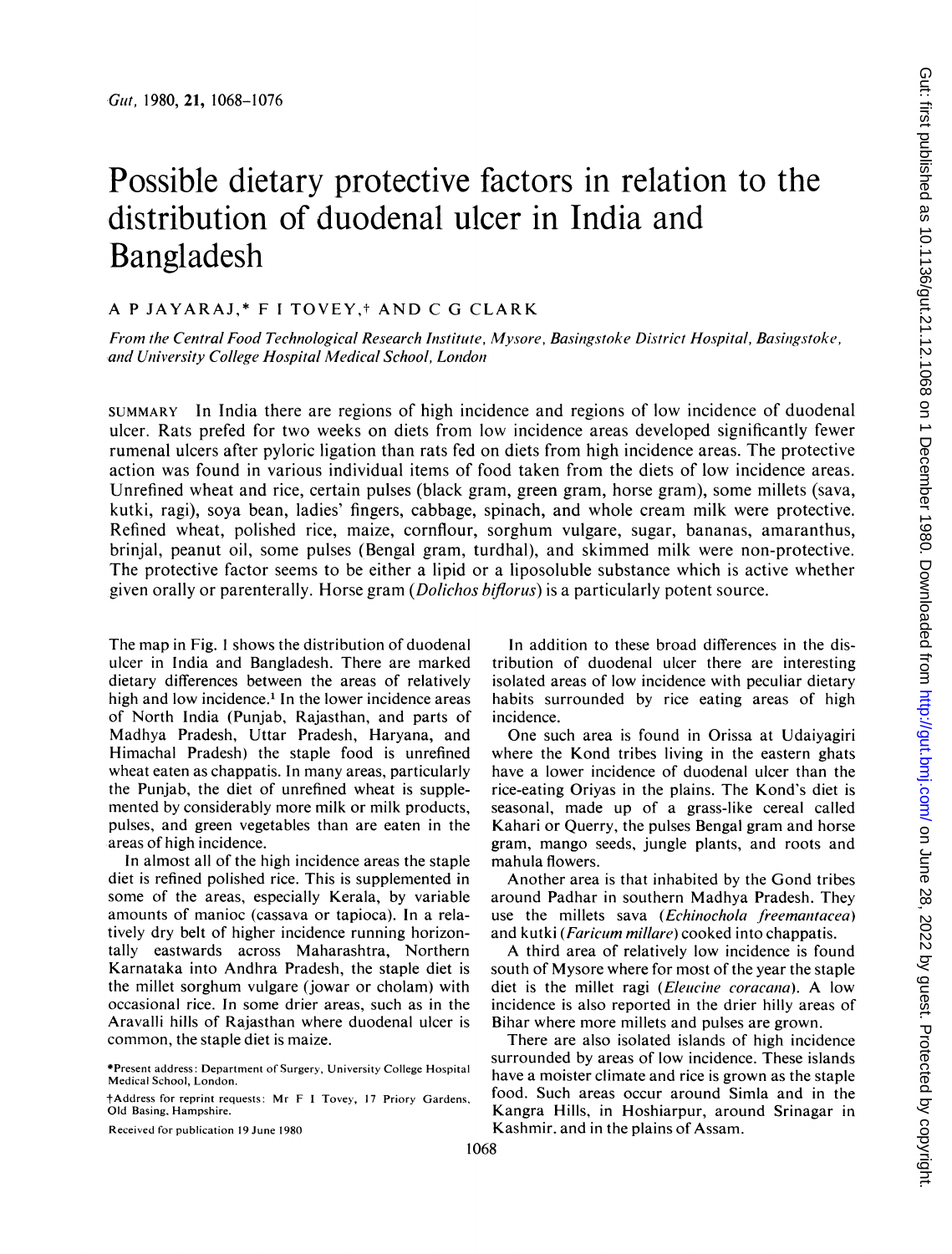

The possibility that differences in diet might be factors of aetiological importance contributing to the differences in incidence of duodenal ulcer is supported by the report of Malhotra<sup>2</sup> in 1978. He described a group of 50 patients in Bombay with radiologically proven duodenal ulcers who were hospitalised until their ulcers were symptomatically and radiologically healed. After this, one half continued on their normal rice diet and one half changed to a Punjabi diet. At the end of five years <sup>21</sup> patients were left in each group. Among those on the Punjabi diet only three  $(13\%)$  had relapsed in comparison with 17  $(81\%)$  of those on their normal rice diet.

These findings would support either the concept that there may be ulcerogenic factors in the diet of high incidence areas or protective factors in the diet of low incidence areas.

### **Methods**

# PYLORUS LIGATION EXPERIMENTS

The pylorus ligated rat was chosen as an acceptable model for investigating these possibilities because it is one that has already been widely used in testing ulcerogenic or anti-ulcer substances.<sup>3</sup> Female albino rats (Wistar strain), weighing 100-160 g, in batches of eight were fed on the required food substances for a period of two weeks. They were then isolated in a wire meshed cage to avoid coprophagy and given water only for <sup>24</sup> hours. A pyloric ligation4 was then performed under ether anaesthesia. The stomach was washed out with 4 ml or more of normal saline until clean and then 2 ml of normal saline were left in the stomach. The rats were kept isolated and allowed access to water for six hours, at the end of which time they were again anaesthe-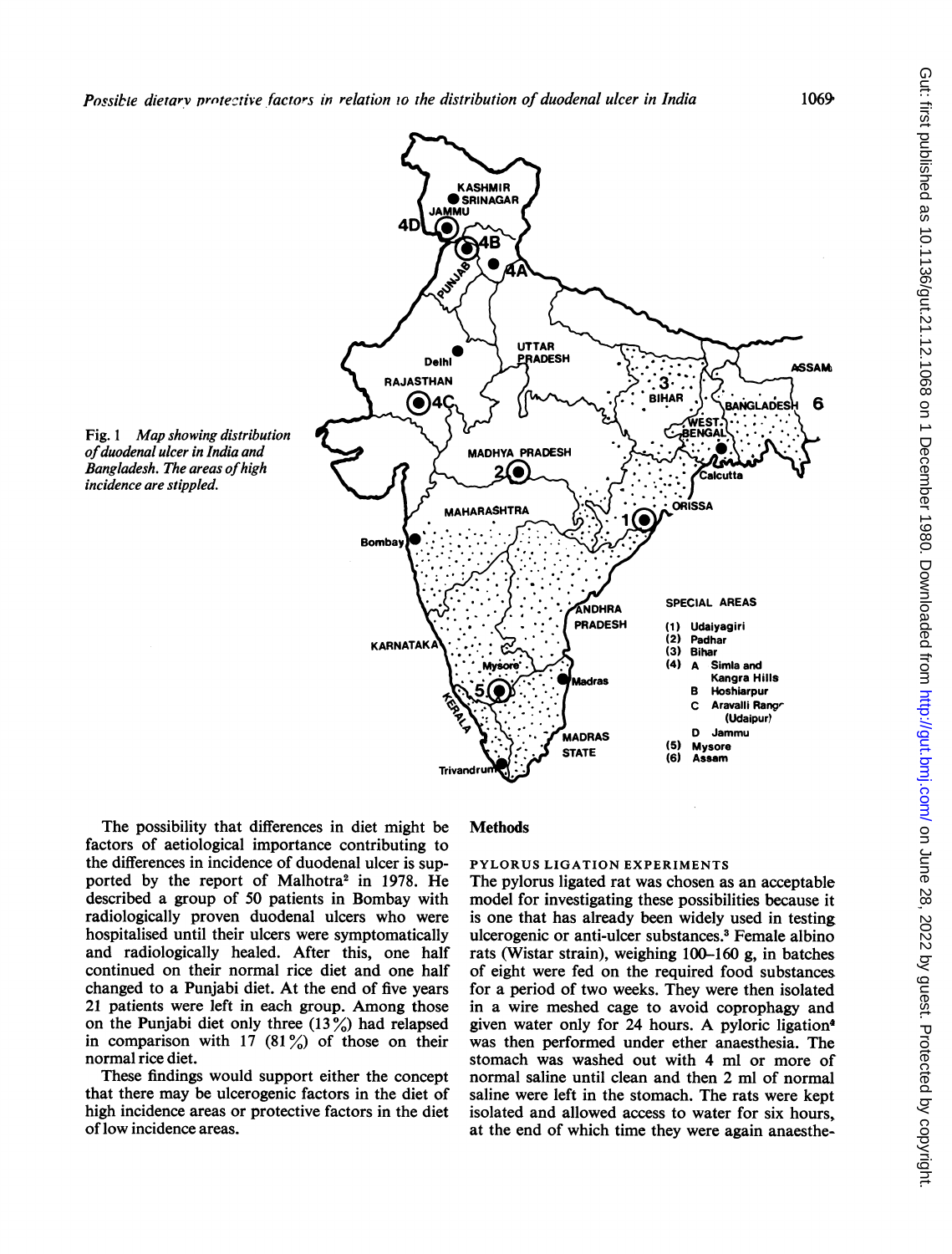# Table <sup>1</sup> Controls

|                                                  | Total no.<br>of rats | <b>Rumenal ulcers</b>      |                        |                                            |                     |                         |  |  |
|--------------------------------------------------|----------------------|----------------------------|------------------------|--------------------------------------------|---------------------|-------------------------|--|--|
|                                                  |                      | No. of rats<br>with ulcers | Total no.<br>of ulcers | Large ulcers                               | <b>Perforations</b> | <b>Ulcer</b> score      |  |  |
| South Indian (cooked)<br>South Indian (uncooked) | 16                   | 16                         | 68                     | 19                                         | 9                   | 4.25                    |  |  |
|                                                  | 8                    |                            | 33                     | 10                                         |                     | $4-1$                   |  |  |
|                                                  | 8                    |                            | 35                     | 9                                          |                     | 4.4                     |  |  |
|                                                  |                      |                            | 37                     | 14                                         |                     | 4.6                     |  |  |
|                                                  |                      |                            | 25                     |                                            |                     | $3 - 1$                 |  |  |
|                                                  |                      |                            | 20                     |                                            |                     | 2.5                     |  |  |
|                                                  |                      |                            | 27                     |                                            |                     | $3 - 4$                 |  |  |
|                                                  |                      |                            | 16                     |                                            |                     | $2 - 0$                 |  |  |
| 8                                                |                      |                            | 11                     |                                            |                     | 1.375                   |  |  |
| 9                                                |                      |                            | 25                     |                                            |                     | $3-1$                   |  |  |
| 10                                               |                      |                            | 17                     |                                            |                     | $2 - 1$                 |  |  |
| 11                                               |                      |                            | 27                     |                                            |                     | $3-4$                   |  |  |
| 12                                               |                      |                            | 30                     |                                            |                     | 3.75                    |  |  |
| 13                                               |                      |                            | 18                     |                                            |                     | 2.25                    |  |  |
| 14                                               |                      |                            | 20                     |                                            |                     | 2.5                     |  |  |
| 15                                               |                      |                            | 25                     |                                            |                     | $3-1$                   |  |  |
| 16                                               |                      |                            | 38                     |                                            |                     | 4.75                    |  |  |
| 17                                               |                      |                            | 32                     |                                            |                     | 4.0                     |  |  |
| 18                                               | 8                    |                            | 23                     | 12                                         |                     | 2.9                     |  |  |
| 19                                               |                      |                            | 27                     | 6                                          |                     | $3-4$                   |  |  |
| Total (uncooked)                                 | 152                  | 147                        | 491                    | 140                                        | 60                  |                         |  |  |
|                                                  |                      | % with ulcers<br>96.7%     |                        | % of total ulcers % of total rats<br>28.5% | 39.5%               | Mean ulcer score<br>3.2 |  |  |

tised. The oseophagus was ligated and the stomach. with contents, was removed. The stomach was opened and the number of macroscopic ulcers in the rumen were recorded, together with the number of large ulcers  $(> 2$  mm) and the number of rats with perforations. Histological sections were made also of the rumen and mucosa.

For comparison an 'ulcer score', obtained by dividing the total number of ulcers by the number of rats in the group, was used. A diet giving <sup>a</sup> score of more than <sup>3</sup> was regarded as non-protective, between 1 and  $1.5$  as moderately protective, and under <sup>1</sup> as highly protective.

## **CONTROLS**

South Indian diet was used as the basic reference diet and at frequent intervals throughout the experiments batches of eight rats were fed on unaltered South Indian diet to constitute a control group. Altogether there were 152 rats in this group. The results are shown in Table 1.

## COMPOSITION OF GROUPS

The experiments were done in four groups:

Group <sup>1</sup> This was a continuation of the experiments previously reported<sup>5</sup> comparing South Indian diet with Punjabi diet, plus additional experiments studying the effect of removing the pulses and/or vegetables from Punjabi diet.

Group 2 The effect was assessed of adding groups of food substances from Punjabi diet and items of food from the diets of the Kond and Gond tribes to South Indian diet.

Group 3 The effect was ascertained of adding a variety of other foodstuffs from high and low incidence areas to South Indian diet and also certain food substances available in both areas.

Group 4 The effect was assessed in a miscellaneous group of adding unrefined and refined wheat and unmilled rice, skimmed milk and whole cream milk powder, and also various oils to South Indian diet.

# DETAILS OF DIETS

Group 1: Punjabi and South Indian diets

The composition of the Punjabi and South Indian diets expressed as percentage by weight was as follows:

| Punjabi diet              |         | South Indian diet   |       |
|---------------------------|---------|---------------------|-------|
| Unrefined wheat flour     | 41.2    |                     |       |
| Rice flour                | 5.7     | Rice flour          | 78.5  |
| Maize flour               | 86      |                     |       |
| Pulses:                   |         |                     |       |
| Bengal gram $1.7$         |         | Turdhal flour       | 5.0   |
| Green gram $1.7$          |         |                     |       |
| Black gram $1.7$          | 5.6     |                     |       |
| Lentils 0.5               |         |                     |       |
| Green vegetables (leafy): |         |                     |       |
| Amaranthus                | 40      | Amaranthus          | 2.1   |
| Other vegetables:         |         |                     |       |
| Potato                    | $6 - 2$ | Potato              | 4.1   |
| Ladies' fingers           | 6.2     |                     |       |
| Banana powder             | 0.6     | <b>Brinial</b>      | 4.1   |
| Vegetable fat (Dalda)     | $4 - 4$ | Groundnut oil       | $5-0$ |
| Sugar                     | 9.5     |                     |       |
| Corn starch               | 5.0     |                     |       |
| Common salt               | 0.2     | Common salt         | 0.3   |
| Skimmed milk powder       | 2.9     | Skimmed milk powder | 0.9   |
|                           |         |                     |       |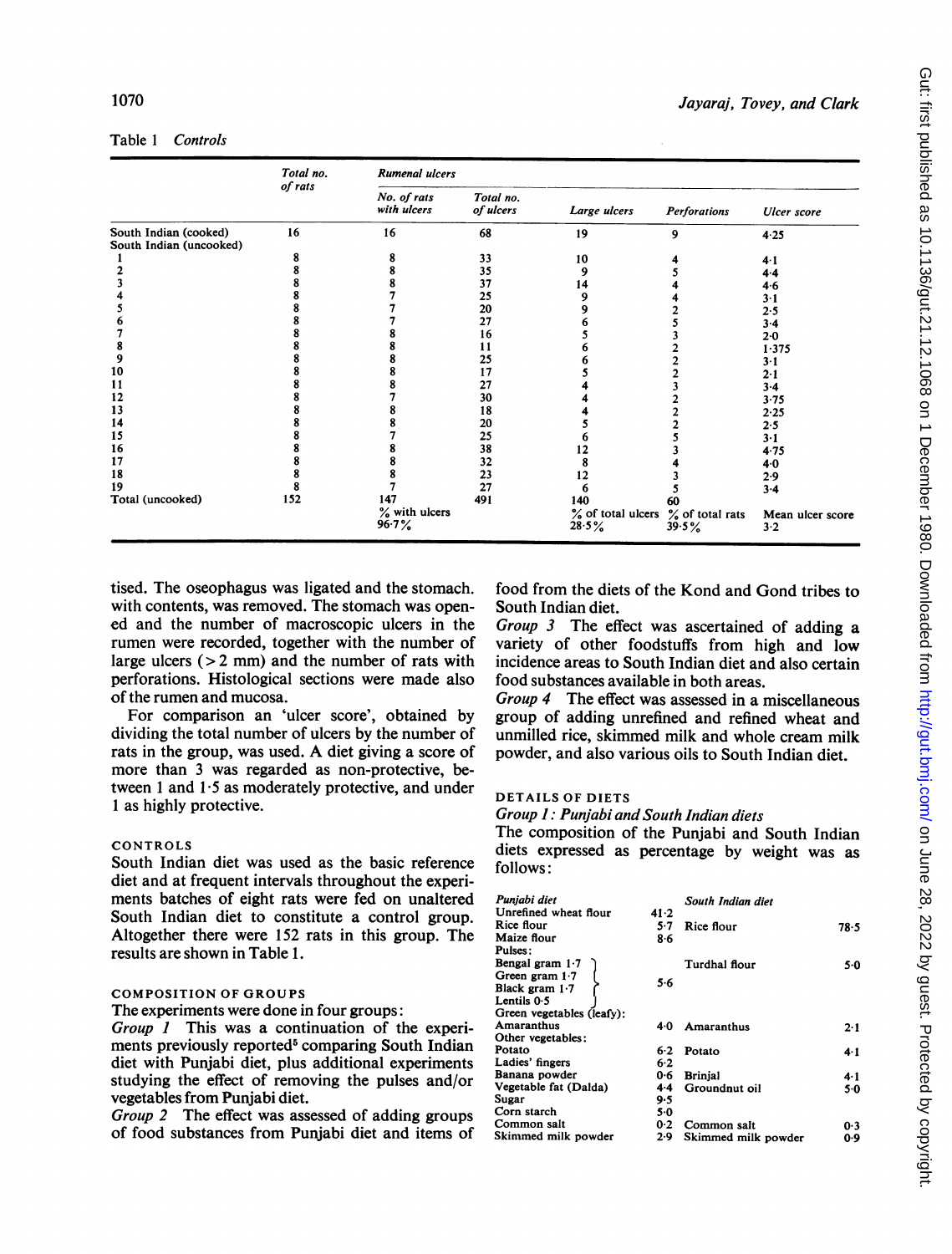Apart from some of the earlier experiments, the foodstuffs were given uncooked. The constituents of the diet were evenly mixed into a mash with boiling water. The rats showed no tendency to be selective in their eating. Although whole cream milk and its products feature in Punjabi diet it was decided to use skimmed milk powder in both diets to reduce the number of variables.

## Group 2: Additives to South Indian diet from Punjabi, Kond, and Gond diets

(a) From Punjabi diet

Groups of substances:

| I. Pulses                      | Bengal gram                                                       | $1-7$             |                             |
|--------------------------------|-------------------------------------------------------------------|-------------------|-----------------------------|
|                                | Green gram                                                        | 1.7               |                             |
|                                | Black gram                                                        | $1-7$             | 5.6%                        |
|                                | Lentils                                                           | 0.5               |                             |
| 2. Vegetables:                 | <b>Amaranthus</b>                                                 | $4-0$             |                             |
|                                | Potato                                                            | 6.2               |                             |
|                                | Ladies' fingers                                                   | 6.2               | $17.0\%$                    |
|                                | Banana powder                                                     | 0.6               |                             |
| 3. Pulses and vegetables:      |                                                                   |                   |                             |
|                                | 1 and 2 above in combination                                      |                   |                             |
|                                | 4. Wheat (unrefined) $41.2\%$ plus pulses and vegetables as above |                   |                             |
| (b) From the Kond tribe's diet |                                                                   |                   |                             |
| 1. Kahari (Ouerry)             |                                                                   |                   |                             |
| 2. Horse gram                  |                                                                   | $\frac{5\%}{5\%}$ |                             |
|                                |                                                                   |                   |                             |
| (c) From Gond tribe's diet     |                                                                   |                   |                             |
| 1. Sava                        |                                                                   |                   | $78.5\%$ (in place of rice) |
| 2. Kutki                       |                                                                   |                   | $78.5\%$ (in place of rice) |
|                                |                                                                   |                   |                             |

1071

| control group<br>of rats<br>No. of rats<br>Total no.<br>Large ulcers Perforations Ulcer score<br>with ulcers<br>of ulcers<br>Group 3<br>No.<br>From low incidence areas<br>Puniab<br>13<br>8<br>5<br>8<br>16<br>3<br>Bengal gram<br>$\mathbf 2$<br>13<br>5<br>5<br>8<br>12<br>$\overline{2}$<br>Green gram<br>$\mathbf{1}$<br><b>Pulses</b><br>13<br>5<br>8<br>6<br>13<br>3<br>Black gram<br>$\bf{0}$<br>17<br>5<br>8<br>8<br>Red gram<br>24<br>$\overline{7}$<br>3<br>Vegetables<br>8<br>5<br>11<br>Ladies' fingers (mucilage)<br>5<br>-10<br>$\mathbf{1}$<br>$\bf{0}$<br>Chamarajnagar area<br>7<br>60*<br>8<br>7<br>10<br>3<br>Millet (ragi)<br>1<br>From high incidence areas<br>South India<br>8<br>16<br>$60*$<br>8<br>42<br>10<br>Cassava<br>4<br>8<br>8<br>41<br>10<br>3<br>8<br>8<br>40<br>13<br>4<br>8<br>$\overline{7}$<br>17<br>$60*$<br>Sorghum vulgare<br>16<br>5<br>$\mathbf{1}$<br>Vegetables<br>8<br>8<br>5<br>Nil<br>Amaranthus (dried)<br>25<br>10<br>4<br>8<br>8<br>22<br>9<br>5<br>5<br>8<br>8<br>12<br><b>Brinjal</b><br>26<br>3<br>$\mathbf{1}$<br>14<br><b>Bananas</b><br>8<br>8<br>Raw<br>20*<br>22<br>4<br>3<br>$20*$<br>8<br>8<br>19<br>5<br>$\overline{2}$<br>Cooked<br>Aravalli Range<br>Nil<br>Maize<br>60*<br>8<br>6<br>Coarse<br>25<br>6<br>$\mathbf{1}$<br>8<br>8<br>30<br>Refined<br>$60*$<br>$\overline{7}$<br>3 |                |
|-----------------------------------------------------------------------------------------------------------------------------------------------------------------------------------------------------------------------------------------------------------------------------------------------------------------------------------------------------------------------------------------------------------------------------------------------------------------------------------------------------------------------------------------------------------------------------------------------------------------------------------------------------------------------------------------------------------------------------------------------------------------------------------------------------------------------------------------------------------------------------------------------------------------------------------------------------------------------------------------------------------------------------------------------------------------------------------------------------------------------------------------------------------------------------------------------------------------------------------------------------------------------------------------------------------------------------------------------------|----------------|
|                                                                                                                                                                                                                                                                                                                                                                                                                                                                                                                                                                                                                                                                                                                                                                                                                                                                                                                                                                                                                                                                                                                                                                                                                                                                                                                                                     |                |
|                                                                                                                                                                                                                                                                                                                                                                                                                                                                                                                                                                                                                                                                                                                                                                                                                                                                                                                                                                                                                                                                                                                                                                                                                                                                                                                                                     |                |
|                                                                                                                                                                                                                                                                                                                                                                                                                                                                                                                                                                                                                                                                                                                                                                                                                                                                                                                                                                                                                                                                                                                                                                                                                                                                                                                                                     | $\overline{2}$ |
|                                                                                                                                                                                                                                                                                                                                                                                                                                                                                                                                                                                                                                                                                                                                                                                                                                                                                                                                                                                                                                                                                                                                                                                                                                                                                                                                                     | 1.5            |
|                                                                                                                                                                                                                                                                                                                                                                                                                                                                                                                                                                                                                                                                                                                                                                                                                                                                                                                                                                                                                                                                                                                                                                                                                                                                                                                                                     | 1.625          |
|                                                                                                                                                                                                                                                                                                                                                                                                                                                                                                                                                                                                                                                                                                                                                                                                                                                                                                                                                                                                                                                                                                                                                                                                                                                                                                                                                     | $3-0$          |
|                                                                                                                                                                                                                                                                                                                                                                                                                                                                                                                                                                                                                                                                                                                                                                                                                                                                                                                                                                                                                                                                                                                                                                                                                                                                                                                                                     |                |
|                                                                                                                                                                                                                                                                                                                                                                                                                                                                                                                                                                                                                                                                                                                                                                                                                                                                                                                                                                                                                                                                                                                                                                                                                                                                                                                                                     |                |
|                                                                                                                                                                                                                                                                                                                                                                                                                                                                                                                                                                                                                                                                                                                                                                                                                                                                                                                                                                                                                                                                                                                                                                                                                                                                                                                                                     | 0.625          |
|                                                                                                                                                                                                                                                                                                                                                                                                                                                                                                                                                                                                                                                                                                                                                                                                                                                                                                                                                                                                                                                                                                                                                                                                                                                                                                                                                     |                |
|                                                                                                                                                                                                                                                                                                                                                                                                                                                                                                                                                                                                                                                                                                                                                                                                                                                                                                                                                                                                                                                                                                                                                                                                                                                                                                                                                     | 1.25           |
|                                                                                                                                                                                                                                                                                                                                                                                                                                                                                                                                                                                                                                                                                                                                                                                                                                                                                                                                                                                                                                                                                                                                                                                                                                                                                                                                                     | 5.25           |
|                                                                                                                                                                                                                                                                                                                                                                                                                                                                                                                                                                                                                                                                                                                                                                                                                                                                                                                                                                                                                                                                                                                                                                                                                                                                                                                                                     | $5 - 12$       |
|                                                                                                                                                                                                                                                                                                                                                                                                                                                                                                                                                                                                                                                                                                                                                                                                                                                                                                                                                                                                                                                                                                                                                                                                                                                                                                                                                     | 5.0            |
|                                                                                                                                                                                                                                                                                                                                                                                                                                                                                                                                                                                                                                                                                                                                                                                                                                                                                                                                                                                                                                                                                                                                                                                                                                                                                                                                                     | $2 - 0$        |
|                                                                                                                                                                                                                                                                                                                                                                                                                                                                                                                                                                                                                                                                                                                                                                                                                                                                                                                                                                                                                                                                                                                                                                                                                                                                                                                                                     | 3.125          |
|                                                                                                                                                                                                                                                                                                                                                                                                                                                                                                                                                                                                                                                                                                                                                                                                                                                                                                                                                                                                                                                                                                                                                                                                                                                                                                                                                     | 2.75           |
|                                                                                                                                                                                                                                                                                                                                                                                                                                                                                                                                                                                                                                                                                                                                                                                                                                                                                                                                                                                                                                                                                                                                                                                                                                                                                                                                                     | 3.25           |
|                                                                                                                                                                                                                                                                                                                                                                                                                                                                                                                                                                                                                                                                                                                                                                                                                                                                                                                                                                                                                                                                                                                                                                                                                                                                                                                                                     |                |
|                                                                                                                                                                                                                                                                                                                                                                                                                                                                                                                                                                                                                                                                                                                                                                                                                                                                                                                                                                                                                                                                                                                                                                                                                                                                                                                                                     | 2.75           |
|                                                                                                                                                                                                                                                                                                                                                                                                                                                                                                                                                                                                                                                                                                                                                                                                                                                                                                                                                                                                                                                                                                                                                                                                                                                                                                                                                     | 2.375          |
|                                                                                                                                                                                                                                                                                                                                                                                                                                                                                                                                                                                                                                                                                                                                                                                                                                                                                                                                                                                                                                                                                                                                                                                                                                                                                                                                                     |                |
|                                                                                                                                                                                                                                                                                                                                                                                                                                                                                                                                                                                                                                                                                                                                                                                                                                                                                                                                                                                                                                                                                                                                                                                                                                                                                                                                                     |                |
|                                                                                                                                                                                                                                                                                                                                                                                                                                                                                                                                                                                                                                                                                                                                                                                                                                                                                                                                                                                                                                                                                                                                                                                                                                                                                                                                                     | 3.125          |
|                                                                                                                                                                                                                                                                                                                                                                                                                                                                                                                                                                                                                                                                                                                                                                                                                                                                                                                                                                                                                                                                                                                                                                                                                                                                                                                                                     | 3.75           |
|                                                                                                                                                                                                                                                                                                                                                                                                                                                                                                                                                                                                                                                                                                                                                                                                                                                                                                                                                                                                                                                                                                                                                                                                                                                                                                                                                     |                |
| Available all areas                                                                                                                                                                                                                                                                                                                                                                                                                                                                                                                                                                                                                                                                                                                                                                                                                                                                                                                                                                                                                                                                                                                                                                                                                                                                                                                                 |                |
| Vegetables                                                                                                                                                                                                                                                                                                                                                                                                                                                                                                                                                                                                                                                                                                                                                                                                                                                                                                                                                                                                                                                                                                                                                                                                                                                                                                                                          |                |
| Nil<br>Cabbage                                                                                                                                                                                                                                                                                                                                                                                                                                                                                                                                                                                                                                                                                                                                                                                                                                                                                                                                                                                                                                                                                                                                                                                                                                                                                                                                      |                |
| Dried<br>5<br>8<br>4<br>6<br>2<br>$\bf{0}$                                                                                                                                                                                                                                                                                                                                                                                                                                                                                                                                                                                                                                                                                                                                                                                                                                                                                                                                                                                                                                                                                                                                                                                                                                                                                                          | 0.75           |
| 5<br>8<br>Fresh<br>6<br>8<br>$\overline{\mathbf{c}}$<br>$\bf{0}$                                                                                                                                                                                                                                                                                                                                                                                                                                                                                                                                                                                                                                                                                                                                                                                                                                                                                                                                                                                                                                                                                                                                                                                                                                                                                    | $1-00$         |
| 5<br>17<br>8<br>3<br>7<br>3<br>Spinach<br>$\bf{0}$                                                                                                                                                                                                                                                                                                                                                                                                                                                                                                                                                                                                                                                                                                                                                                                                                                                                                                                                                                                                                                                                                                                                                                                                                                                                                                  | 0.875          |
| Soya bean                                                                                                                                                                                                                                                                                                                                                                                                                                                                                                                                                                                                                                                                                                                                                                                                                                                                                                                                                                                                                                                                                                                                                                                                                                                                                                                                           |                |
| 8<br>5<br>Cake<br>10<br>4<br>$\overline{7}$<br>$\mathbf{1}$<br>$\bf{0}$                                                                                                                                                                                                                                                                                                                                                                                                                                                                                                                                                                                                                                                                                                                                                                                                                                                                                                                                                                                                                                                                                                                                                                                                                                                                             | 0.875          |
| 8<br>13<br>5<br>Flour<br>6<br>10<br>3<br>$\mathbf{1}$                                                                                                                                                                                                                                                                                                                                                                                                                                                                                                                                                                                                                                                                                                                                                                                                                                                                                                                                                                                                                                                                                                                                                                                                                                                                                               | 1.25           |
| 8<br>Nil<br>10<br>8<br>Sugar<br>32<br>6<br>$\overline{2}$                                                                                                                                                                                                                                                                                                                                                                                                                                                                                                                                                                                                                                                                                                                                                                                                                                                                                                                                                                                                                                                                                                                                                                                                                                                                                           | 4.0            |
| Group 4                                                                                                                                                                                                                                                                                                                                                                                                                                                                                                                                                                                                                                                                                                                                                                                                                                                                                                                                                                                                                                                                                                                                                                                                                                                                                                                                             |                |
| 17<br>8<br>Unrefined wheat<br>$78.5*$<br>4<br>6<br>1<br>$\bf{0}$                                                                                                                                                                                                                                                                                                                                                                                                                                                                                                                                                                                                                                                                                                                                                                                                                                                                                                                                                                                                                                                                                                                                                                                                                                                                                    | 0.75           |
| Refined wheat<br>$78.5*$<br>8<br>8<br>22<br>8<br>1                                                                                                                                                                                                                                                                                                                                                                                                                                                                                                                                                                                                                                                                                                                                                                                                                                                                                                                                                                                                                                                                                                                                                                                                                                                                                                  | 2.75           |
| Nil<br>3<br>Unmilled rice<br>$78.5*$<br>8<br>8<br>0<br>$\bf{0}$                                                                                                                                                                                                                                                                                                                                                                                                                                                                                                                                                                                                                                                                                                                                                                                                                                                                                                                                                                                                                                                                                                                                                                                                                                                                                     | 1·0            |
| $\mathbf{2}$<br>8<br>11<br>$\mathbf{1}$<br>$\Omega$                                                                                                                                                                                                                                                                                                                                                                                                                                                                                                                                                                                                                                                                                                                                                                                                                                                                                                                                                                                                                                                                                                                                                                                                                                                                                                 | 1.375          |
| Milk powder                                                                                                                                                                                                                                                                                                                                                                                                                                                                                                                                                                                                                                                                                                                                                                                                                                                                                                                                                                                                                                                                                                                                                                                                                                                                                                                                         |                |
| Nil<br>Full cream<br>8<br>6<br>$\mathbf{1}$<br>9<br>$\mathbf{1}$<br>$\mathbf{1}$                                                                                                                                                                                                                                                                                                                                                                                                                                                                                                                                                                                                                                                                                                                                                                                                                                                                                                                                                                                                                                                                                                                                                                                                                                                                    | 1.125          |
| 8<br>Nil<br>Skimmed<br>$\mathbf{1}$<br>8<br>19<br>5<br>$\mathbf{1}$                                                                                                                                                                                                                                                                                                                                                                                                                                                                                                                                                                                                                                                                                                                                                                                                                                                                                                                                                                                                                                                                                                                                                                                                                                                                                 | 2.375          |
| Oils                                                                                                                                                                                                                                                                                                                                                                                                                                                                                                                                                                                                                                                                                                                                                                                                                                                                                                                                                                                                                                                                                                                                                                                                                                                                                                                                                |                |
| 8<br>$\overline{\mathbf{c}}$<br>13<br>Soya bean<br>$0.1$ ml<br>4<br>$\bf{0}$<br>$\bf{0}$                                                                                                                                                                                                                                                                                                                                                                                                                                                                                                                                                                                                                                                                                                                                                                                                                                                                                                                                                                                                                                                                                                                                                                                                                                                            | 0.5            |
| 7<br>7<br>8<br>$0.1$ ml<br>Ragi<br>7<br>3<br>$\mathbf{1}$                                                                                                                                                                                                                                                                                                                                                                                                                                                                                                                                                                                                                                                                                                                                                                                                                                                                                                                                                                                                                                                                                                                                                                                                                                                                                           | 0.875          |
| 7<br>$\overline{7}$<br>8<br>Cowpea<br>13<br>4<br>$\overline{\mathbf{2}}$                                                                                                                                                                                                                                                                                                                                                                                                                                                                                                                                                                                                                                                                                                                                                                                                                                                                                                                                                                                                                                                                                                                                                                                                                                                                            | 1.625          |
| Nil<br>8<br>8<br>Cotton seed<br>18<br>$\overline{\mathbf{4}}$<br>$\overline{2}$                                                                                                                                                                                                                                                                                                                                                                                                                                                                                                                                                                                                                                                                                                                                                                                                                                                                                                                                                                                                                                                                                                                                                                                                                                                                     | 2.25           |

# Table 2 Foodstuffs added to South Indian diet

\*In place of an equivalent amount of polished rice.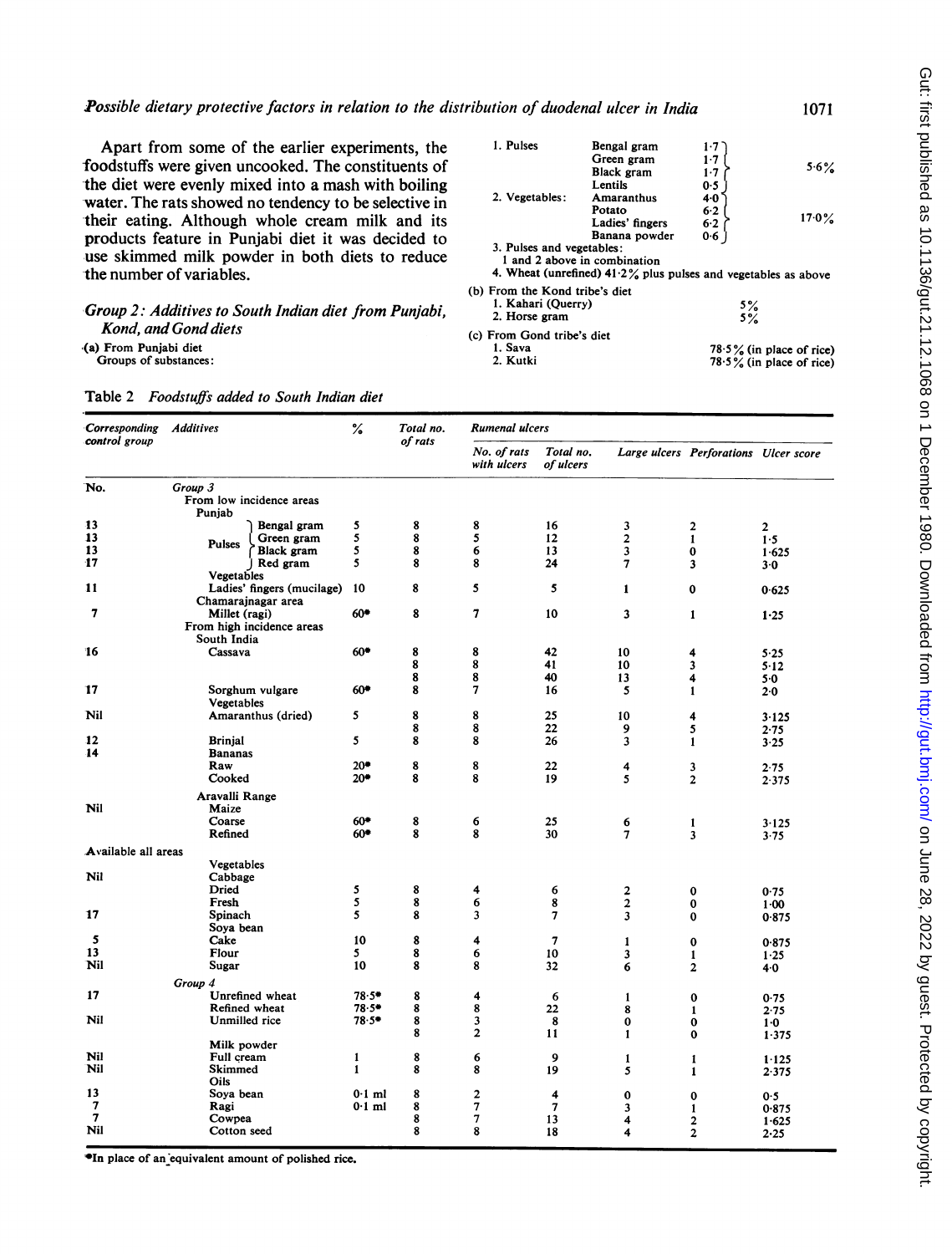## SOUTH INDIAN v PUNJABI DIET



Groups 3 and 4-Details of these groups are given in Table 2.

## Results

GROUP 1: PUNJABI V. SOUTH INDIAN DIETS Figure 2 shows that Punjabi diet conferred a marked degree of protection when compared with South Indian diet. When the food is cooked there is no significant change in the number of ulcers with either diet.

Figure 3 shows that removal of the vegetables and pulses from Punjabi diet either singly or in combination removed its protective effect.

Fig. 2 Comparison of the effect of two 4.25 100 weeks' prefeeding with South Indian and Punjabi diet on rumenal ulceration after pyloric ligation. Key to Figures: 4.47 100 Blank: ulcer score. Hatched area: percentage of large ulcers  $\bullet$ : number of perforations per batch of eight rats. (The number in parentheses shows the number of the corresponding 0. 87  $56$  control group).

# GROUP 2: ADDITION OF SUBSTANCES FROM

 $\rm{z}$ 

PUNJABI DIET TO SOUTH INDIAN DIET Figure 4 shows that, although adding the groups of pulses or vegetables alone did not give significant protection, combining them gave moderate protection, and adding 41-2% unrefined wheat gave marked protection.

# ADDITION OF SUBSTANCES FROM KOND TRIBE'S DIET AND FROM GOND TRIBE'S DIET TO SOUTH INDIAN DIET

Horse gram from the Kond tribe's diet was highly protective, and the cereal Kahari (querry) modera-

PUNJABI DIET

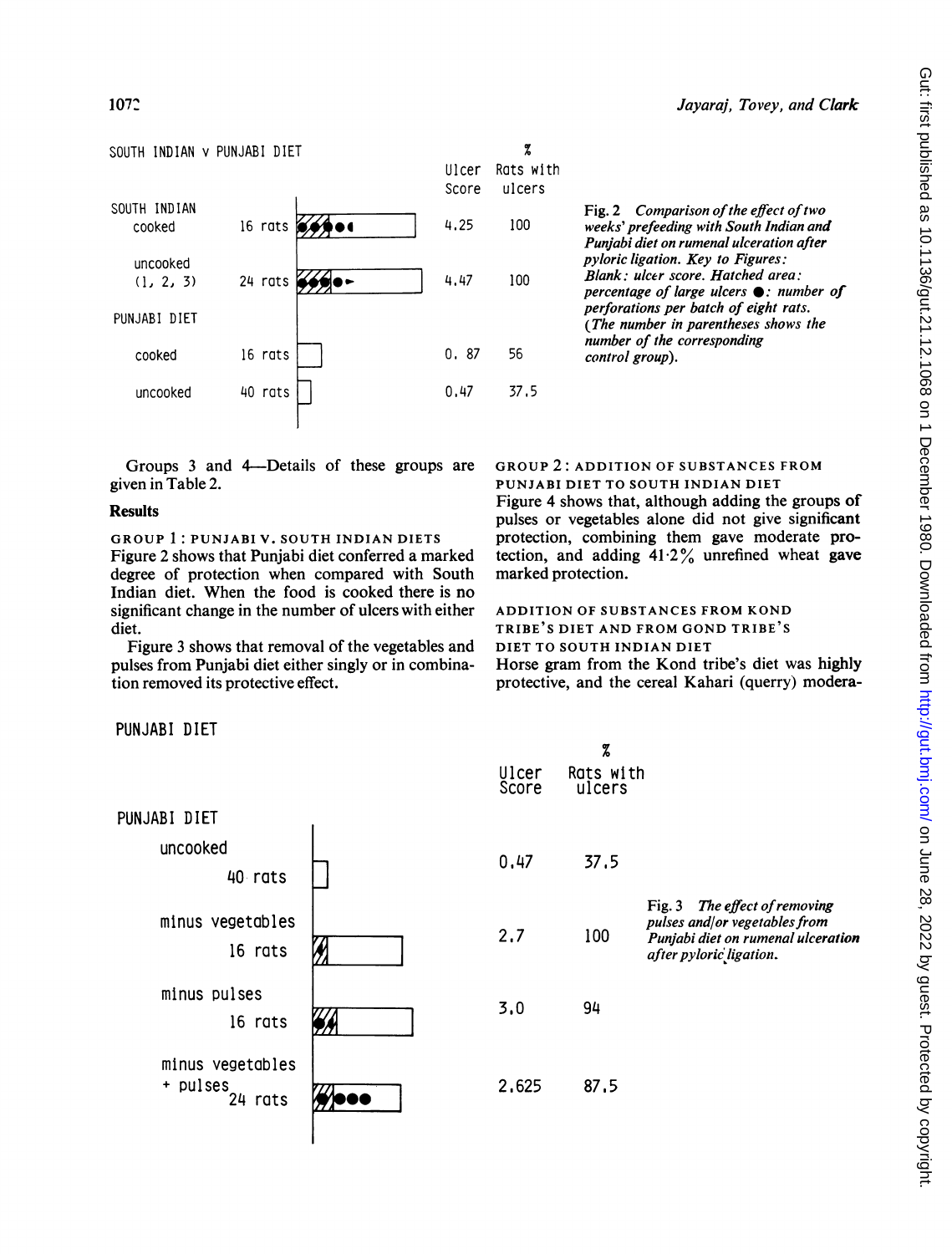Gut: first published as 10.1136/gut.21.12.1068 on 1 December 1980. Downloaded from http://gut.bmj.com/ on June 28, 2022 by guest. Protected by copyright Gut: first published as 10.1136/gut.21.12.1068 on 1 December 1980. Downloaded from <http://gut.bmj.com/> on June 28, 2022 by guest. Protected by copyright.

|                                                                                                                                                | SOUTH INDIAN DIET                                 |         | Effect of pulses, vegetables, wheat from Punjabi diet |                | 7                   |
|------------------------------------------------------------------------------------------------------------------------------------------------|---------------------------------------------------|---------|-------------------------------------------------------|----------------|---------------------|
|                                                                                                                                                |                                                   |         |                                                       | Ulcer<br>Score | Rats with<br>ulcers |
|                                                                                                                                                | SOUTH INDIAN DIET<br>(18, 19)                     | 16 rats |                                                       | 3.12           | 100                 |
|                                                                                                                                                | PLUS PUNJABI<br>vegetables<br>(18)                | 8 rats  |                                                       | 2.62           | 100                 |
| Fig. 4 The effect of adding vegetables<br>and/or pulses, and of wheat to South<br>Indian diet on rumenal ulceration<br>after pyloric ligation. | pulses<br>(18)                                    | 8 rats  |                                                       | 1.72           | 87.5                |
|                                                                                                                                                | $vegetables + pulses$<br>(18)                     | 8 rats  |                                                       | 1.25           | 62.5                |
|                                                                                                                                                | wheat $41.2%$<br>(19)                             | 8 rats  |                                                       | 1.0            | 62.5                |
|                                                                                                                                                | wheat $41.2%$<br>+ pulses<br>+ vegetables<br>(19) | 8 rats  |                                                       | 0.25           | 25.0                |

tely protective. Bengal gram was not protective. These were given at the  $5\%$  level.

The millets sava and kutki from the Gond tribe's diet were highly protective at the  $78.5\%$  level.

GROUP 3: OTHER FOODSTUFFS ADDED TO SOUTH INDIAN DIET

From low incidence areas of duodenal ulceration

From the Punjab The pulses green gram and black

gram were moderately protective. Bengal gram and red gram (Kabuli sanna) gave no protection.

The mucilage from ladies' fingers was protective.

From the Chamarajnagar area of Mysore The millet ragi was moderately protective.

From high incidence areas of duodenal ulceration From South India Cassava and sorghum vulgare were non-protective. (Cassava increased the ulcer

|                                                                                                                                   | SOUTH INDIAN DIET<br>Effect of foodstuffs from Kond diet |         |             | Ulcer<br>Score | %<br>Rats with<br>ulcers |
|-----------------------------------------------------------------------------------------------------------------------------------|----------------------------------------------------------|---------|-------------|----------------|--------------------------|
|                                                                                                                                   | SOUTH INDIAN DIET<br>(13, 6)                             | 16 rats | <b>SHOP</b> | 2,81           | 93.7                     |
| Fig. 5 The effect of adding foodstuffs<br>from Kond diet to South Indian diet on<br>rumenal ulceration after pyloric<br>ligation. | $PLUS: -$<br>BENGAL GRAM 5%<br>(13)                      | 8 rats  |             | 2,00           | 100                      |
|                                                                                                                                   | (QUERRY) 5%<br><b>KAHAR I</b>                            | 8 rats  |             | 1.12           | 62.5                     |
|                                                                                                                                   | HORSE GRAM 5%<br>(6)                                     | 16 rats |             | 0.3125         | 25                       |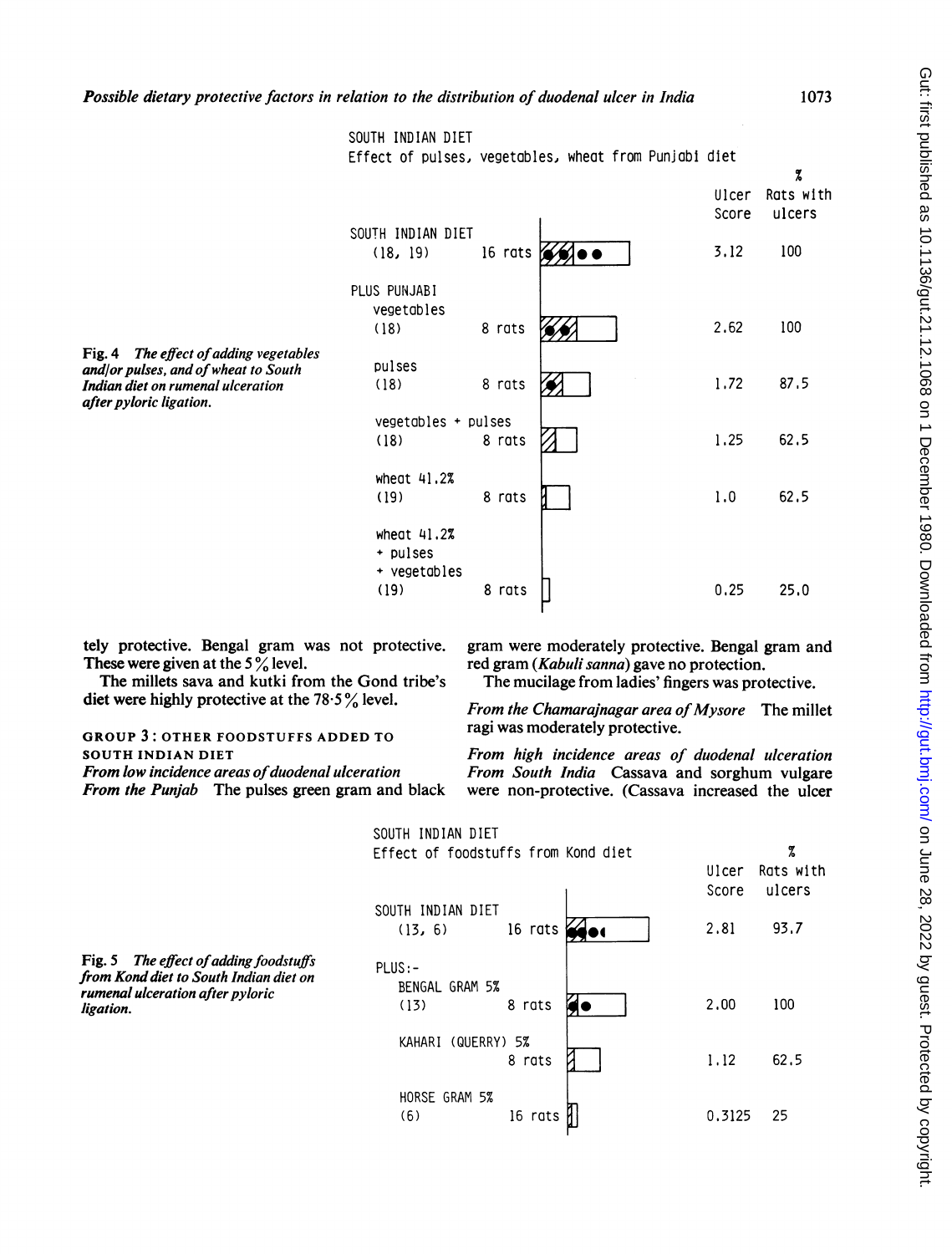

Table 3 Pylorus ligation (prefeeding)

|                              | No protection                                                                             | Moderately<br>protective               | Highly<br>protective   |
|------------------------------|-------------------------------------------------------------------------------------------|----------------------------------------|------------------------|
| Staple foods                 | Wheat-refined<br>Rice—polished* Rice—unmilled<br>$M$ aize $-$<br>unrefined*<br>cornflour* |                                        | Wheat---<br>unrefined† |
|                              | $\frac{2}{3}$ Cassava*<br>Sugar                                                           | Kahari (Querry)+                       |                        |
| Millets                      | Cholam*                                                                                   | Ragi+                                  | Sava†<br>Kutki+        |
| Pulses                       | Turdhal*<br>Bengal gram<br>Kabuli sanna                                                   | Green gram+<br>Black gram <sup>+</sup> | Horse gram+            |
| <b>Beans</b>                 |                                                                                           |                                        | Sova bean              |
| Green vegetables Amaranthus* | Lettuce                                                                                   |                                        | Cabbage<br>Spinach     |
| Other<br>vegetables          | Brinjal*<br>Potato<br>Banana*                                                             |                                        | Ladies' fingerst       |
| Milk powder                  | Skimmed                                                                                   | Full cream <sup>+</sup>                |                        |
| Oils                         | Groundnut*<br>Cotton seed*<br>Cowpea                                                      |                                        | Sova<br>Ragi           |

\*Foods from high incidence areas.

tFoods are from low incidence areas.

| Table 4 <i>Ether extracts</i> |  |
|-------------------------------|--|
|                               |  |

score.) The vegetables amaranthus, brinjal, and bananas (raw and cooked) were non-protective.

From the Aravalli range of Rajasthan Unrefined and refined maize (cornflour) were non-protective. Available in high and low incidence areas The vegetables cabbage (dried and fresh) and spinach were highly protective. Soya bean cake was highly protective at the  $10\%$  level and soya bean flour moderately protective at the  $5\%$  level. Sugar was non-protective and increased the ulcer score.

## GROUP 4: UNREFINED AND REFINED WHEAT AND UNMILLED RICE

Unrefined wheat was highly protective and refined wheat was non-protective. Unmilled rice was moderately protective.

# Full cream and skimmed milk powder

Full cream milk powder gave moderate protection and skimmed milk powder gave no protection.

# Various oils

Ragi oil and soya bean oil were highly protective, but

| Corresponding          | South Indian diet<br>plus ether extract<br>$\left($ <i>equivalent to: mg</i> ) |                                               | Total no.<br>of rats | <b>Rumenal ulcers</b>      |                        |   |                                       |       |
|------------------------|--------------------------------------------------------------------------------|-----------------------------------------------|----------------------|----------------------------|------------------------|---|---------------------------------------|-------|
| control group<br>(no.) |                                                                                |                                               |                      | No. of rats<br>with ulcers | Total no.<br>of ulcers |   | Large ulcers Perforations Ulcer score |       |
|                        | Millets                                                                        |                                               |                      |                            |                        |   |                                       |       |
| 10                     | Sava                                                                           | 220                                           | 8                    |                            | 12                     |   | 0                                     | 1.5   |
|                        | Kutki                                                                          | 200                                           | 8                    |                            | 9                      |   |                                       | 1.125 |
|                        | Horse gram                                                                     |                                               |                      |                            |                        |   |                                       |       |
| 6, 9                   | Orally                                                                         | 4.0                                           |                      |                            |                        |   |                                       | 0.125 |
|                        |                                                                                |                                               |                      |                            |                        |   |                                       | 0.25  |
| 11, 12                 | Intramuscularly $2.5$                                                          |                                               |                      |                            |                        |   |                                       | 0.625 |
|                        |                                                                                |                                               |                      |                            |                        | 0 |                                       | 0.375 |
| 6, 7                   |                                                                                | Orally: ether fraction from alcoholic extract | - 8                  |                            |                        | 0 |                                       | 0.375 |
|                        |                                                                                | (equivalent to $5g\%$ horse gram in diet)     | 8                    |                            |                        |   |                                       | 0.375 |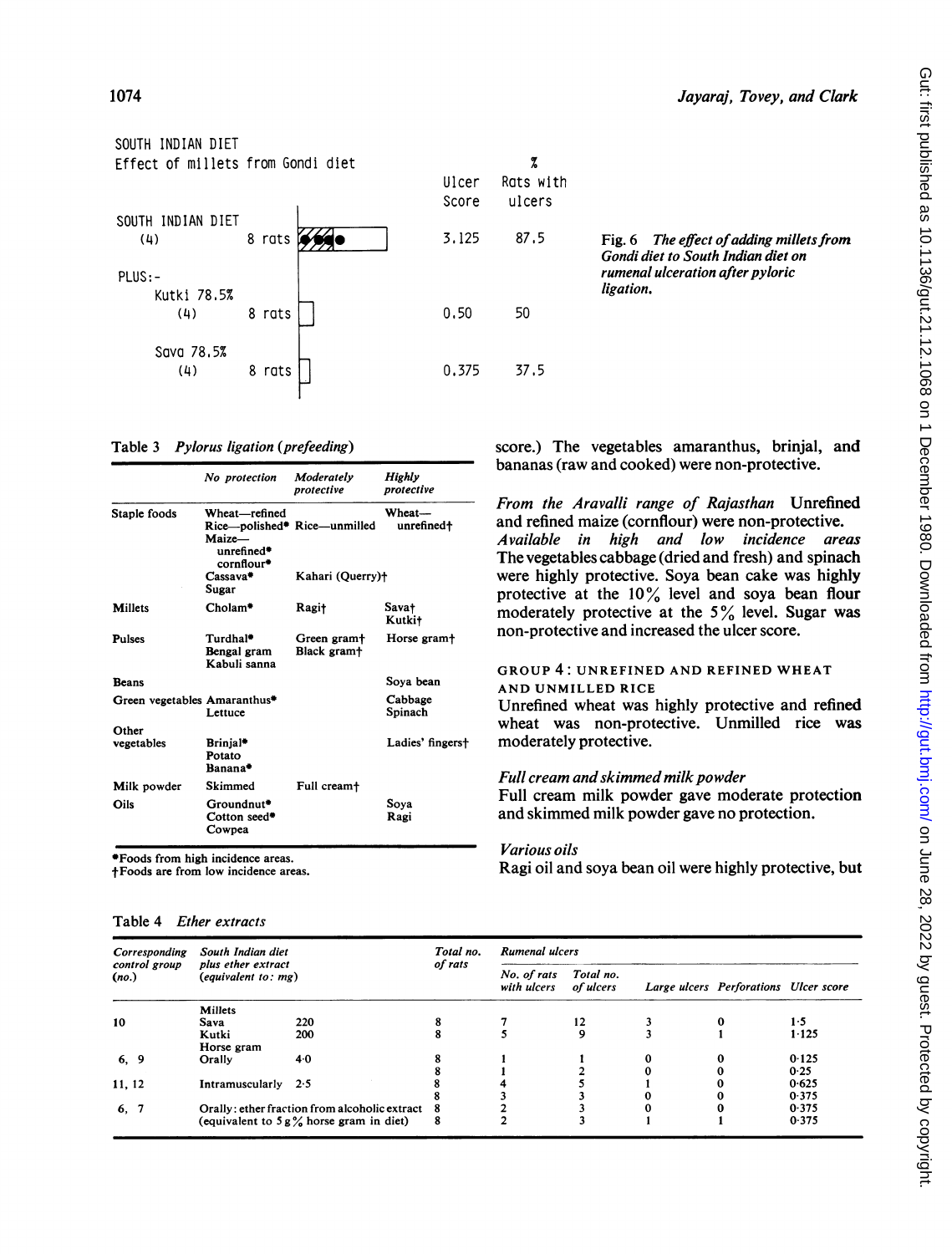1075

groundnut, cowpea, and cotton seed oil gave no protection.

The findings are summarised in Table 3.

## Histology

The sections of the mucosa and rumen in the rats with a high ulcer score showed multiple erosions and infiltration with inflammatory cells. The mucosa and rumenal epithelium of those with a low score were much thicker and normal looking. The mucosal cells were also rich in mucus, whereas those with a high ulcer score were almost devoid of mucus.

## **Discussion**

The results show a good correlation with the geographical distribution of duodenal ulcer in India and suggest that many of the food substances peculiar to the low incidence areas may contain a protective factor. The protective effect of Punjabi diet would appear to be an accumulative effect and a result of the combination of several substances each with a moderate protective action: black gram, green gram, ladies' fingers, whole cream milk, plus unrefined wheat. (The findings with regard to wheat are discussed below.) In the Konds' diet, kahari is moderately protective and horse gram is highly protective. The millets, sava and kutki, in the Gonds' diet are protective. Ragi, the principal staple food of the low incidence area south of Mysore, is also moderately protective. Sorghum vulgare, the staple diet in some high ulcer incidence areas, is non-protective, and cassava, which features in the very high ulcer incidence area of Kerala, seems to be almost ulcerogenic.

The possibility of the presence of protective factors against peptic ulceration in naturally occurring food substances is supported by the action of carbenoxolone and also the deglycyrrhizinated fractions obtained from liquorice. Twenty years ago Cheney $6-8$  showed that pre-feeding with several foodstuffs (cabbage, butter, egg yolk) conferred protection against experimental peptic ulceration in several animal models. Raw cabbage<sup>6-9</sup> was highly protective but its action varied with season and storage. The protective factor was thermolabile and destroyed by cooking. It was also liposoluble. It was from the lipid fraction of cabbage that Adami<sup>10-12</sup> eventually developed gefarnate, which has healing properties in peptic ulceration. Gefarnate was found to act systemically whether given orally or parenterally, whereas the action of carbenoxolone is topical.

The findings in this series of experiments support those of Cheney in confirming the protective actions of cabbage and whole cream milk even in powder form. The natural oils occurring in soya bean and ragi were protective. Ether extracts were made from some of the other foodstuffs which had proved protective-sava, kutki, and horse gram. The results are shown in Table 4. All showed some protection. This was most marked with horse gram, which was active in very small amounts when given either orally or by intramuscular injection for two weeks before pyloric ligation. These results and those of other fractionation experiments are being reported separately.

#### UNREFINED WHEAT

The findings with regard to unrefined wheat require further comment. At the  $41.2\%$  level and  $78.5\%$  it was protective when added to South Indian diet. It has yet to be explained why Punjabi diet deprived of its pulses and vegetables was non-protective, even though it contained unrefined wheat (after removal of the pulses and vegetables the proportion of unrefined wheat rises to  $53\frac{\degree}{\degree}$ ). It is postulated that the remaining maize, cornflour, and sugar may have an adverse non-protective effect. Both cornflour and sugar (Table 2) increased the ulcer score in a similar way to cassava when added to South Indian diet.

## **Conclusion**

The overall findings support the hypothesis that there may be a dietary basis to account for the distribution of duodenal ulcer in India. It is postulated that, while in any community there are people with increased susceptibility to duodenal ulceration, the absence or presence of protective factors in the diet may determine whether or not they develop actual ulceration. The findings with regard to unrefined rice and wheat, and to sugar, lend support to Cleave's observations about the distribution and changing incidence of peptic ulcer.<sup>15-16</sup> The evidence obtained from pyloric ligated rats is being substantiated using other experimental models, and further fractionation is being done to identify the active principles. The hypothesis, if valid, needs to fit in with the geographical distribution and changes in incidence in other countries. Already it seems to fit in with the distribution in Java where duodenal ulcer is uncommon in the areas where soya bean is eaten with rice (personal communication). It may fit in with the Pacific islands where duodenal ulcers seem to occur only in the areas where taro is the staple food (taro is similar to cassava). $17-18$  It may also fit in with the changing incidence and dietary habits in the United Kingdom with the varying consumption of refined carbohydrate, fresh vege